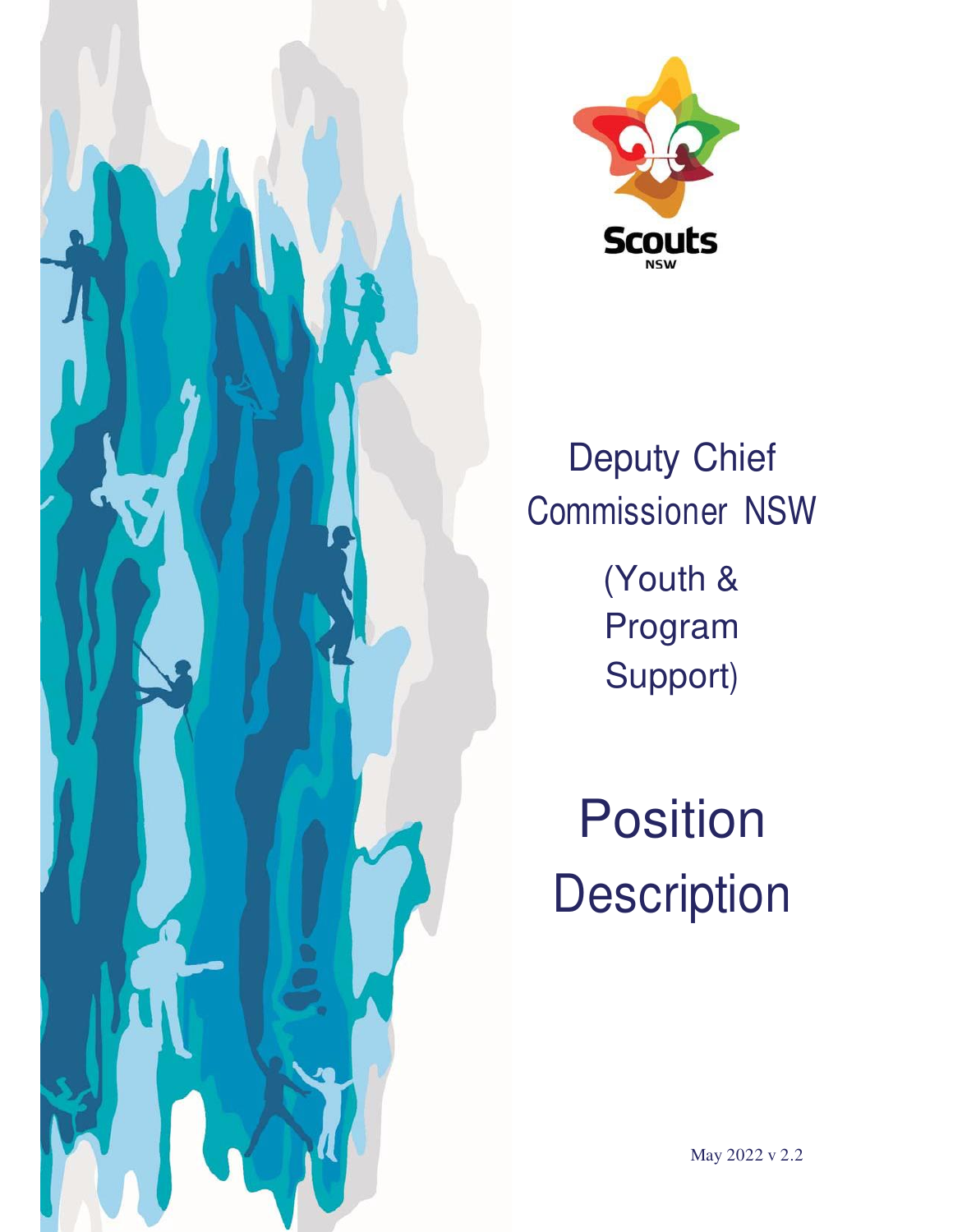## **Introduction**

A dynamic and inspiring leader is needed for the voluntary role of **Deputy Chief Commissioner (Youth & Program Support)**. The Deputy Chief Commissioner will support the Chief Commissioner, Scouts NSW in building a strong state team and continuing to reposition Scouting in NSW to a new and exciting role in the community. This will require engaging with, and energizing, the NSW Scouting community in the implementation of ambitious strategic goals, including the recruitment and retention of youth and adult members.

This Deputy Chief Commissioner role will require similar skills and capabilities as the Chief Commissioner role. The Deputy Chief Commissioner needs to demonstrate resilience in facing the challenges that may be encountered in supporting and implementing the 'youth leading, adult supporting' leadership model, the youth program, and the Strategic Plan. The Deputy Chief Commissioner may be expected to act in the Chief Commissioner role at any time.

The Deputy Chief Commissioner must have and embody strong personal values, consistent with the Scout Promise and Law. Along with the Chief Commissioner, they will be the torch bearer for these values, exhibiting confidence in, and a passion for the Scout Movement. They will inspire others in their own personal journeys, both within Scouting and their daily lives.

Success will be dependent on the Deputy Chief Commissioner working closely with the Deputy Chief Commissioner (Culture & Resource), the Deputy Chief Commissioner (Operations) and the Chief Commissioner to develop a highly skilled and motivated team of volunteers committed to the Scout Movement's values, and ensure that the Scout program and the quality of its delivery are excellent at all levels. This will be achieved through empowering the respective teams to coordinate activities and create an environment that motivates adult members to deliver quality programs aligned with the values of Scouting and the strategic and operational plans. The position will also have a collaborative working relationship with the Chief Executive Officer of Scouts NSW.

The Deputy Chief Commissioner will support the Chief Commissioner to:

- Lead and inspire an inclusive Scouting Movement and a broad range of community and government stakeholders and partners.
- Have overall accountability for the performance of Scouting in NSW for achieving the objectives of the strategic plan, as they relate to member experience, people & culture, sustainability & operations; and managing the change/reform process.
- Build a strong leadership team to inspire all members in Scouting.
- Develop, implement and deliver agreed business goals that reflect the Board-endorsed Strategic Plan.
- Maintain and promote an effective and generative safety culture within Scouts NSW including a robust risk-based Child and Adult Safe framework.
- Actively and directly engage with internal and external stakeholders and demonstrate resilience in facing the challenges that may be encountered.
- Attend and/or participate in a variety of State and Region events and activities.
- Encourage a culture of innovation as'business as usual'in the delivery of Scouting in NSW.
- Demonstrate Scouting values, exhibiting confidence in the Strategy, and with a passion for relating with and inspiring others in their journey to personal growth within Scouting.

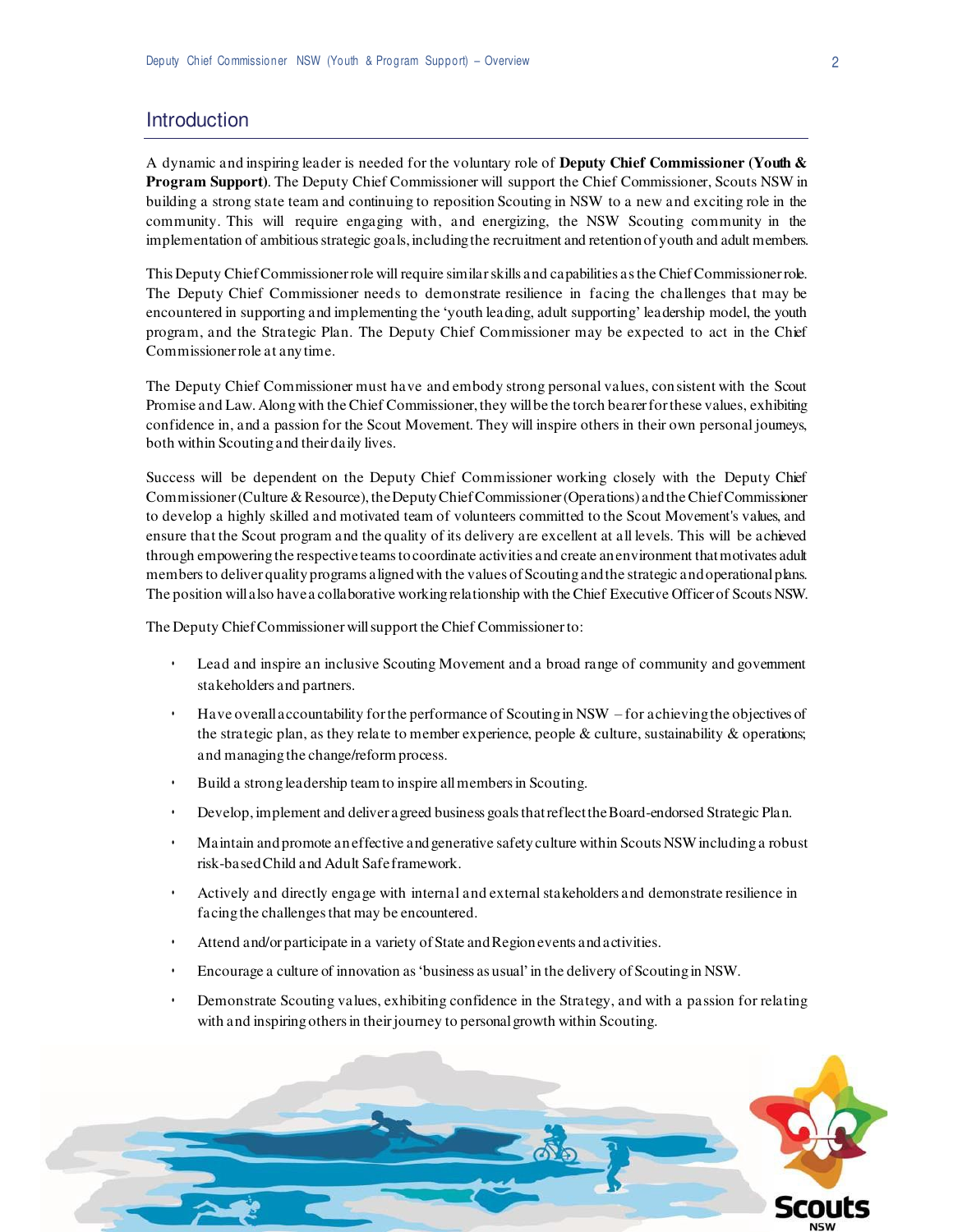The Deputy Chief Commissioner (Youth & Program Support) is responsible for two key teams:

- Youth Engagement
- One Program: Providing age/Section based support and the major events lead
- Educational Purpose: Providing support for Special Interest Areas and International
- Adventurous Activities: Leaders specialising in all adventurous activity areas

#### **Relationships**



#### **Structure Key Role/Task Delineation**

| Task                           | <b>Chief Commissioner</b>                                                | <b>DCC</b><br>(Operations)                                                      | <b>DCCs</b><br>(Youth and<br><b>Program Support</b> )<br>(Culture and<br><b>Resource Support)</b> | <b>Chief Executive</b><br><b>Officer</b>                                       |
|--------------------------------|--------------------------------------------------------------------------|---------------------------------------------------------------------------------|---------------------------------------------------------------------------------------------------|--------------------------------------------------------------------------------|
| Leadership focus               | Manage $3xDCCs +$<br><b>CEO</b><br>Lead $&$ assist the<br>reform program | Support Region<br>Commissioners                                                 | <b>Support State</b><br>Commissioners                                                             | Manage State<br>Office                                                         |
| Strategy<br>implementation     | Oversight                                                                | Execution (Regions)                                                             | Execution (Program /<br>Support)                                                                  | <b>Execution</b> (State<br>Office)                                             |
| Issues<br>management*          | Matters involving<br>DCCs or Chief<br>Executive                          | Primary decision<br>maker on Region<br>issues (ie final point of<br>escalation) | Primary decision<br>maker on State issues                                                         | Primary decision<br>maker on State<br>Office team $(\&$ all<br>salaried staff) |
| Engagement $&$<br>partnerships | External relations                                                       | Internal relations                                                              | Internal relations                                                                                | External relations.<br>including grants<br>& funding                           |

\* NB. the power to cancel membership lies with the Board or its delegate/s.

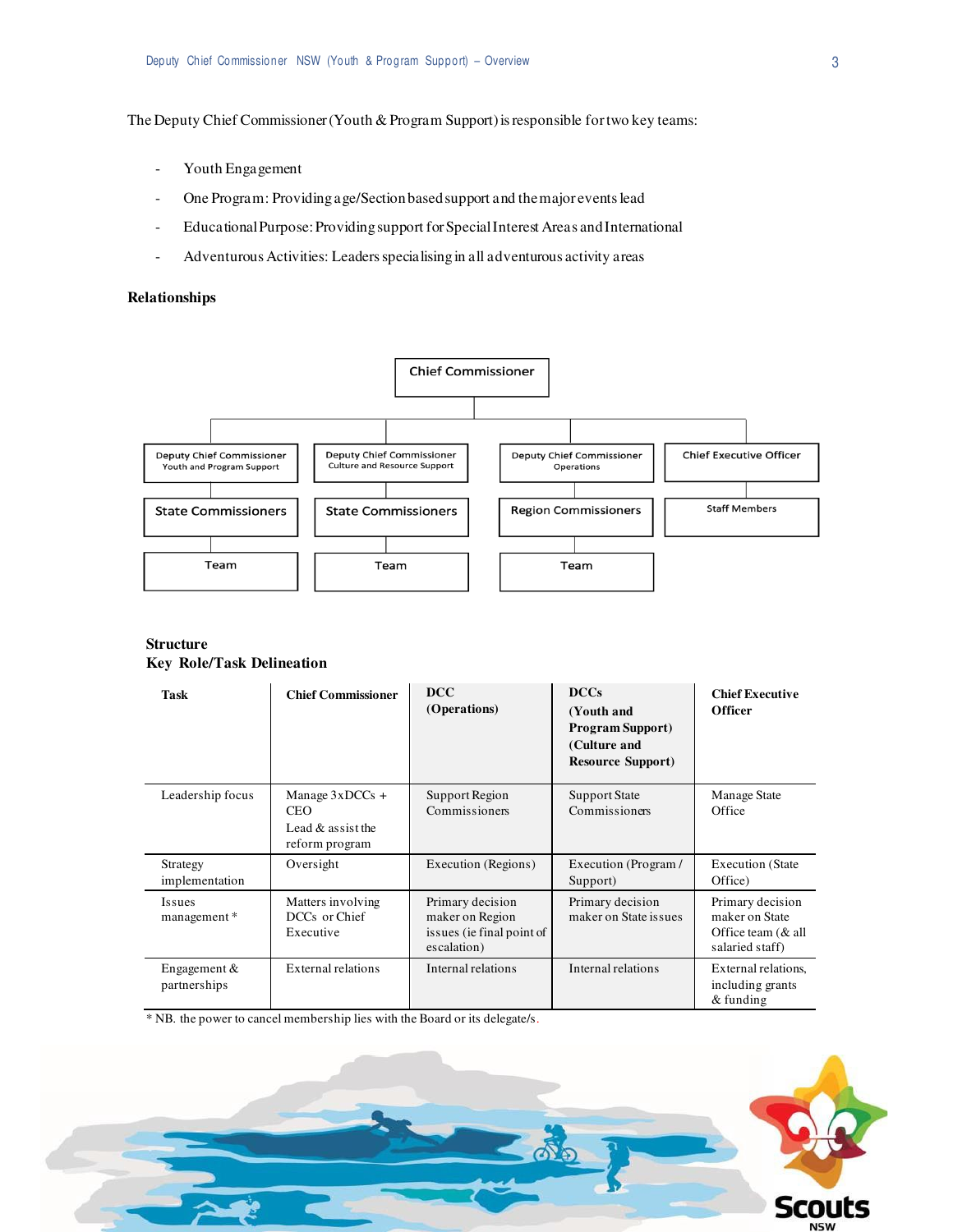# **Reporting Roles**

|                          | DCC (Youth and Program Support)<br>DCC (Culture and Resource Support)                                        | <b>DCC</b> (Operations) |  |
|--------------------------|--------------------------------------------------------------------------------------------------------------|-------------------------|--|
| Direct reporting roles   | <b>State Commissioners</b>                                                                                   | Region Commissioners    |  |
| Indirect reporting roles | <b>Assistant State Commissioners</b>                                                                         |                         |  |
| Working relationships    | Chief Commissioner; Board and Subcommittee Chairs; Employed staff; Other Uniform members                     |                         |  |
| Committee relationships  | Chief Commissioner's Council                                                                                 |                         |  |
| Other key relationships  | Members; Community and corporate stakeholders and partners<br>including local and state Government officials |                         |  |

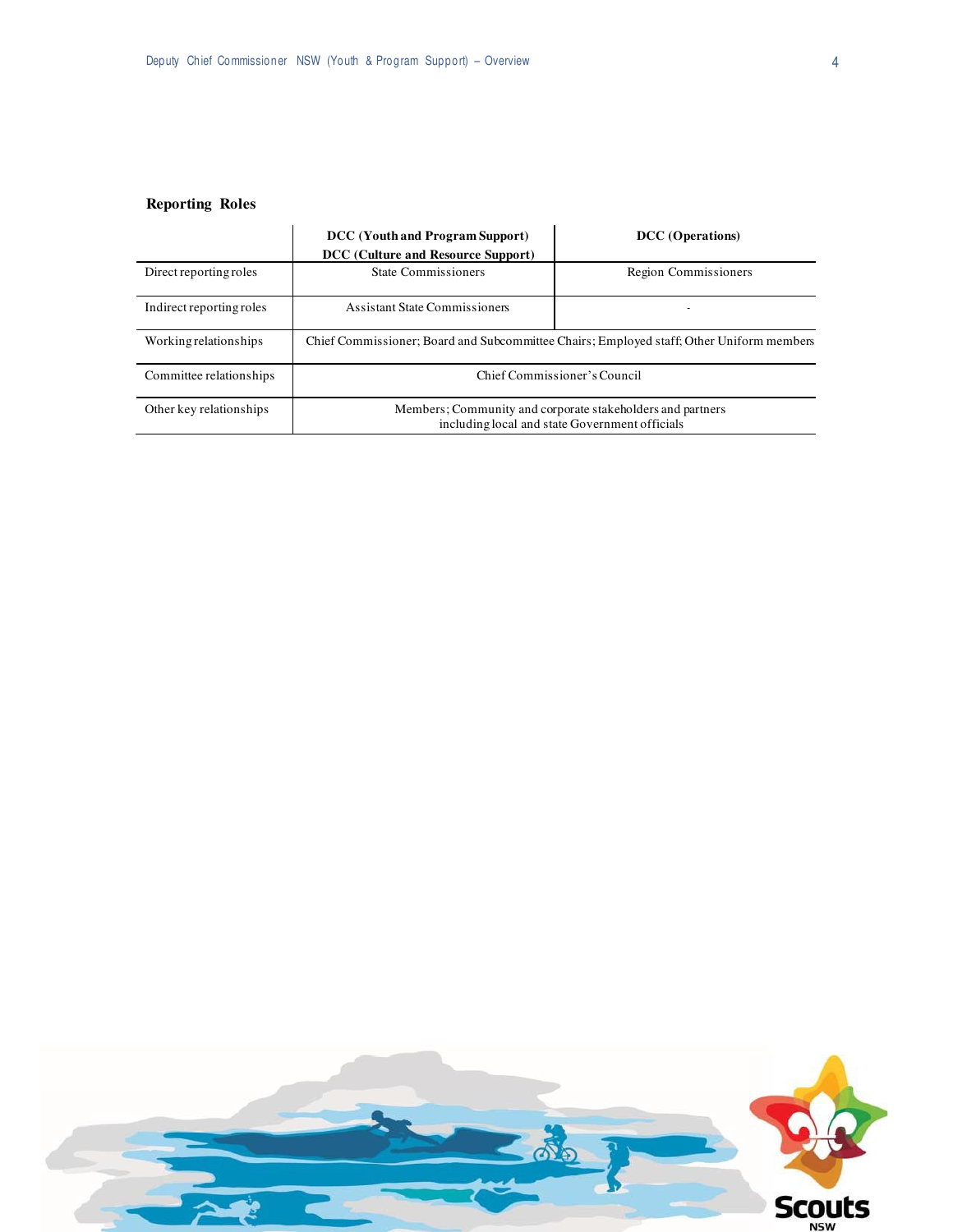# Major Responsibilities— Deputy Chief Commissioner (Youth & Program Support)

#### **Leadership**

- Support the Chief Commissioner to lead and inspire an inclusive Scouting organisation, exhibiting confidence and demonstrating Scouting values.
- Lead a strong team of State Commissioners, with the skills necessary to guide Commissioners, Leaders, Advisers and Youth Members, and implement the Strategic Plan for Scouts NSW in their areas of responsibility.
- Promote and support a dynamic youth and adult program that leads to growth in the Scout membership.
- Support the Chief Commissioner, Deputy Chief Commissioner (Culture & Resource Support) and Deputy Commissioner (Operations) in enabling a culture where Groups, Districts and Regions are supported, developed, and encouraged to achieve their full potential and opportunities for innovative ways to deliver Scouting in NSW.
- Promote the Youth Program and special events.
- Maintain a positive image of Scouting and its activities in NSW, with a focus on external relations.
- Undertake a program of continuous improvement to maintain relevant skills and knowledge for the role, including participating regularly in Scouting activities across all areas of operation and geographic location.

#### **Management**

- Maintain an effective organisational structure of volunteers that meets the principles of Scouting in Australia and the requirements of the Scouts NSW Strategic Plan, and that provides for succession planning at all levels.
- Act as the Chief Commissioner when required to do so (i.e. permanent delegation in the Chief Commissioner's absence).

#### **Strategy & Implementation**

- Support the Chief Commissioner to champion the development, implementation and review of the NSW Strategic Plan.
- Support the Chief Commissioner to ensure the CEO and senior volunteers are supported in the development of operating plans that support the objectives of the Strategic Plan.
- Support the Chief Commissioner and senior volunteers to develop operating plans that support the objectives of the Strategic Plan.
- Maintain a culture of continuous improvement of monitoring and review of Scouts NSW policies, procedures and practices.
- Support the Chief Commissioner to grow Scouting in NSW as part of the National, Asia Pacific Region, and WOSM Strategic Plans, including supporting the United Nations Sustainable Development Goals.

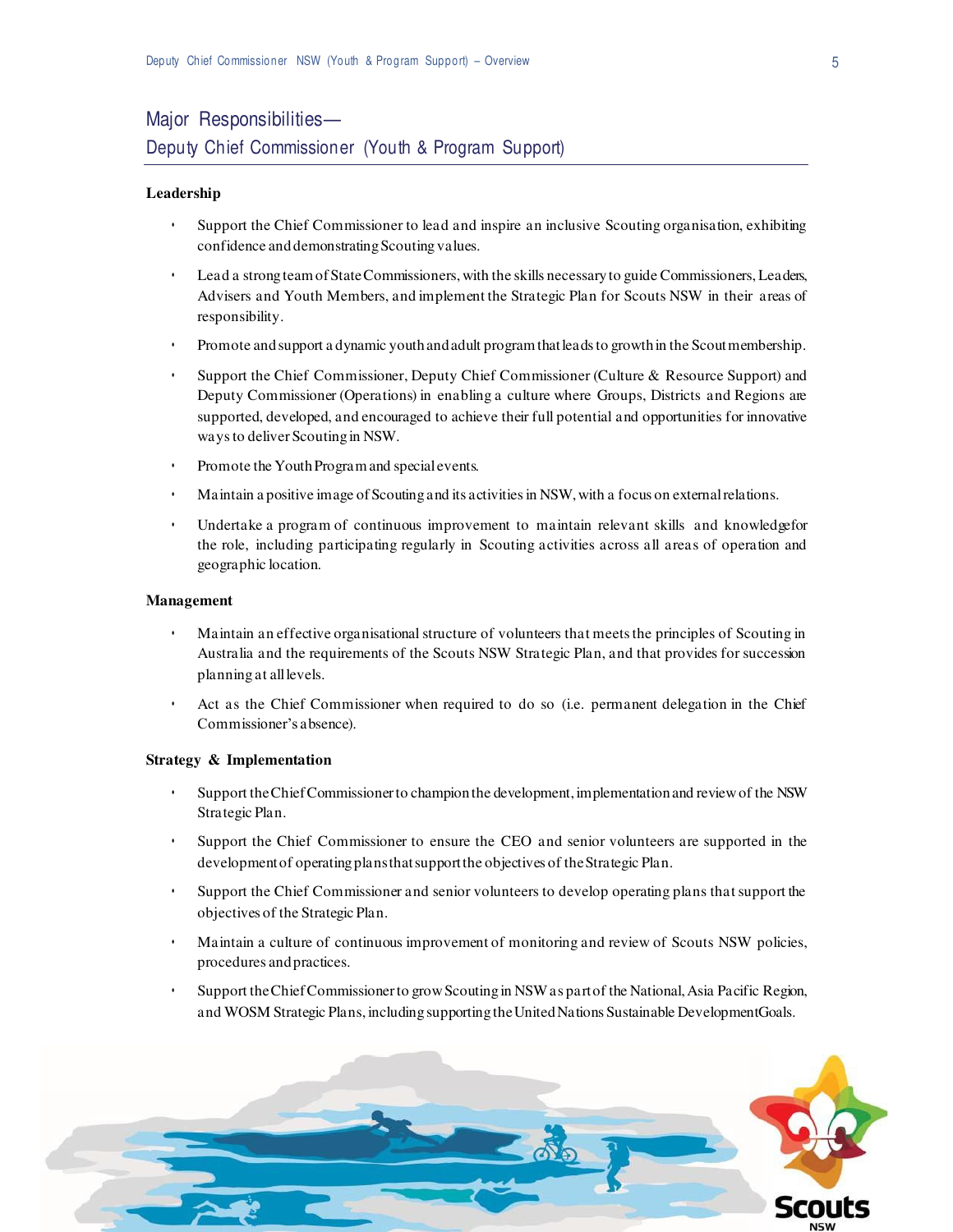#### **Communication and advocacy**

- Support the Chief Commissioner to develop and communicate a vision for Scouting in NSW and secure the commitment of others to believe in that vision.
- Support the Chief Commissioner to ensure Scouts NSW, in collaboration with the national office, provides proactive advocacy on youth issues to State Government and to the community.
- Support the Chief Commissioner to ensure Scouts NSW has a strong and distinctive public profile that attracts interest and support and grows membership.
- Maintain currency of knowledge in all aspects of the Movement and youth affairs.

#### **Issues and change management**

• Support the Deputy Chief Commissioner (Culture & Resource Support) (as appropriate) in the investigation and resolution of complaints and grievances in accordance with the policies, procedures and practices of Scouts Australia NSW.

#### **Stakeholder engagement**

- Support the Chief Commissioner to represent Scouting in NSW.
- Support the DCC (Culture & Resource Support) to identify and capitalise on opportunities for positive outcomes.
- Participate in State and National meetings, events and projects as required.
- Support the DCC (Operations) in attending Region ARPs and other Region events and activities.

#### **Governance**

- Support the Chief Commissioner to promote the principles of good governance for not-for-profit organisations across the operations of Scouts NSW.
- Support the Chief Commissioner to ensure policies and procedures are current and responsive to the challenges of the functioning of an inclusive community-focused organisation.
- Accept responsibility for the successful discharge, by State Commissioners, of their duties in pursuit of agreed goals and within the limits of their delegated authority.

# Key Selection Criteria

#### **Scouting knowledge and experience**

- Diverse knowledge of Scouting and a personal commitment to the Aim and Principles of Scouts Australia.
- Wood Badge (advanced adult leader training) qualified OR have the willingness to undertake training and achieve the qualification.

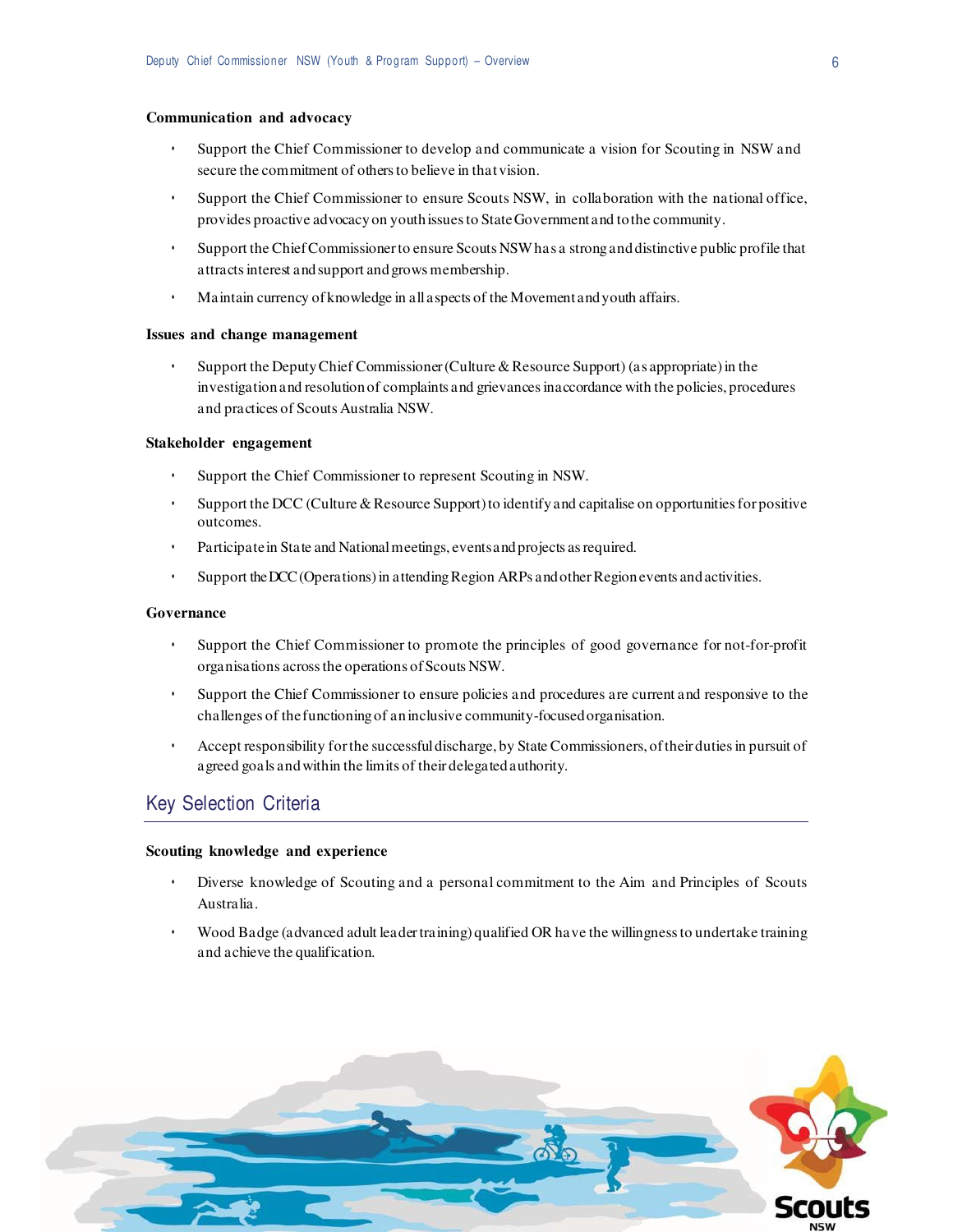#### **Leadership**

- Record of sound judgement in executive decision making.
- Demonstrated core values including respect and care for individuals, inclusiveness, and a commitment to diversity, innovation and creativity.
- Ability to convey a positive and constructive image of Scouting and reinforce the fundamental importance of the Scout Promise and Law in delivering Scouting programs.
- High level skills as a leader of adults, with a proven ability to work with, encourage and inspire adults with a diversity of attributes including experience, background, culture, religion.
- Demonstrate at a high level: contemporary thinking; the ability to inspire and influence; and deep experience in leading by example.
- Demonstrate a passion for Scouting.
- Significant experience in working with volunteers.

#### **Strategy and implementation**

• High level skills in establishing organisational goals, developing strategic and operational plans, and driving implementation.

#### **Compliance and legal**

• A working knowledge of the practical application of key legislation—including, but not limited to, governance, financial, human resources, child protection, food handling etc.

#### **Communication and advocacy**

- High level written and oral communication skills;
- Demonstrated ability to be a strong advocate of Scouting and its benefits, and to communicate effectively with all levels in Scouting, a diverse community including State and local government, and the media.

#### **Stakeholder management**

- Demonstrated capacity to negotiate policy issues with a range of entities, including related organisations, public bodies, government agencies, faith organisations and community interest groups.
- Deep experience in engagement and stakeholder management with all internal and external stakeholders.
- Demonstrated ability to understand and engage on youth issues.
- High level knowledge of Not For Profit organisations.

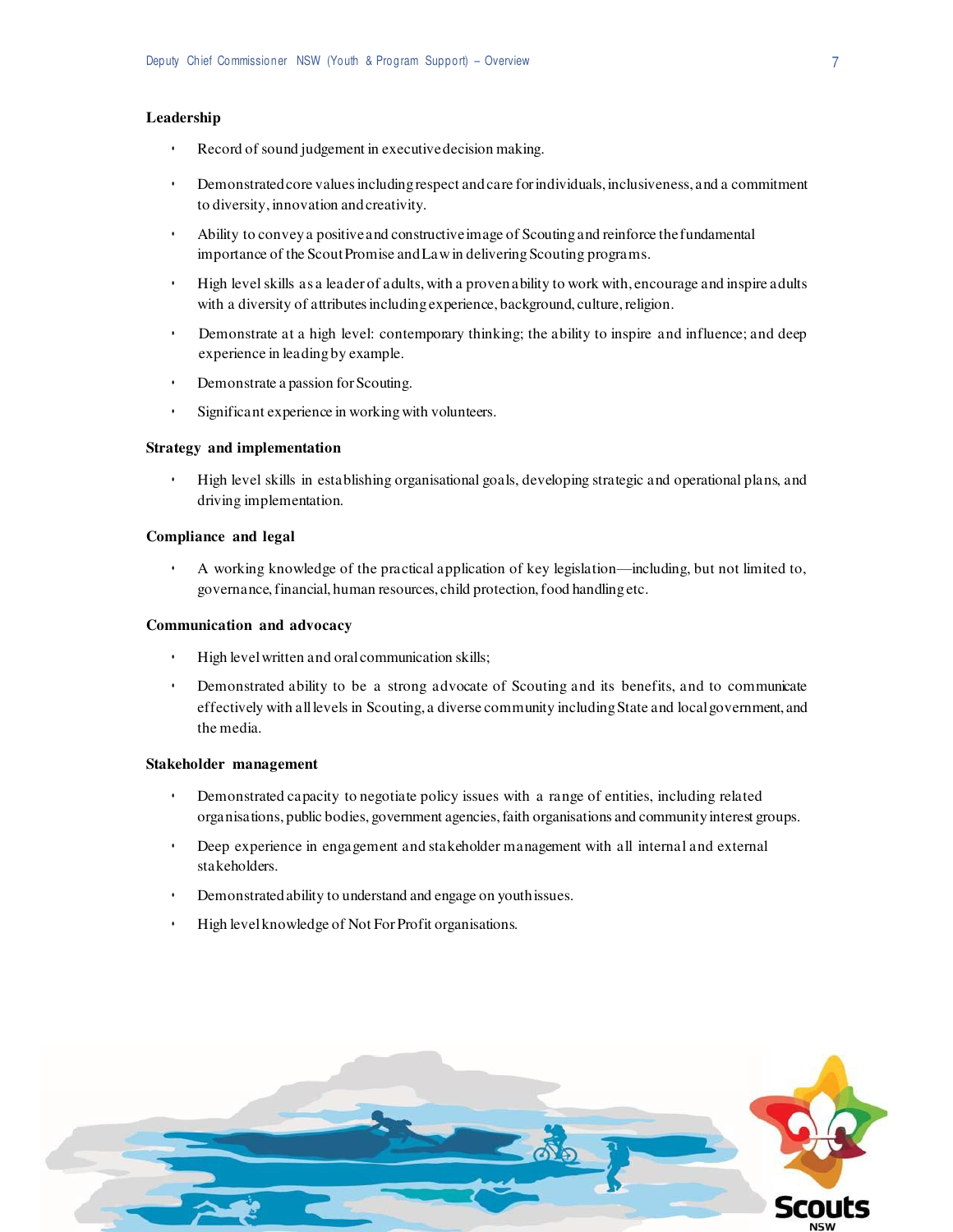#### **Issues and change management**

- Advanced skills in change management and relationship development, including understanding collective decision making, flexibility to accommodate change, a demonstrated commitment to learning, developing skills and sharing knowledge, and a preparedness to be accountable.
- The ability to mediate and resolve leadership issues at all levels and to understand how Scout policies including dispute resolution procedures are fairly applied.

#### **Personal skills**

- High levels of personal motivation, organisational skills and acceptance of responsibility and accountability for outcomes.
- Attitudes and performance consistent with a positive and enabling culture.

## **Other**

#### **Term of Appointment**

The initial term is for up to 3 years. An extension period of up to 3 years will be considered. The term is subject to performance outcomes and is at the discretion of the Chief Commissioner, in consultation with the Board of Scouts NSW.

#### **Time Commitment**

The role requires leadership of, and engagement with, a large number of volunteers. Most contact will be in the evenings and on weekends. The Deputy Chief Commissioner will have some travel and other commitments. They will need to have the flexibility, energy and support needed to meet these commitments, including being available for urgent matters or major issues.

#### **Meetings and Ceremonies**

The Deputy Chief Commissioner will attend a number of regular meetings and conferences with the majority of the meetings occurring on weekends. Current meetings include:

- NSW State Annual General Meeting
- Chief Commissioner's Council 3 times per year
- State Support & Development Conference 3 times per year
- Other meetings as required
- Australian Scout Medallion, Queen's Scout and Baden-Powell Scout Award Ceremonies 2 per year, as required
- Adult Recognition Award Presentations, as required

The Deputy Chief Commissioner may be required to represent the Chief Commissioner at the National Operations Committee which meets 3 times per year

#### **Resourcing**

The Deputy Chief Commissioner will be resourced as required and may claim reasonable expense reimbursements.